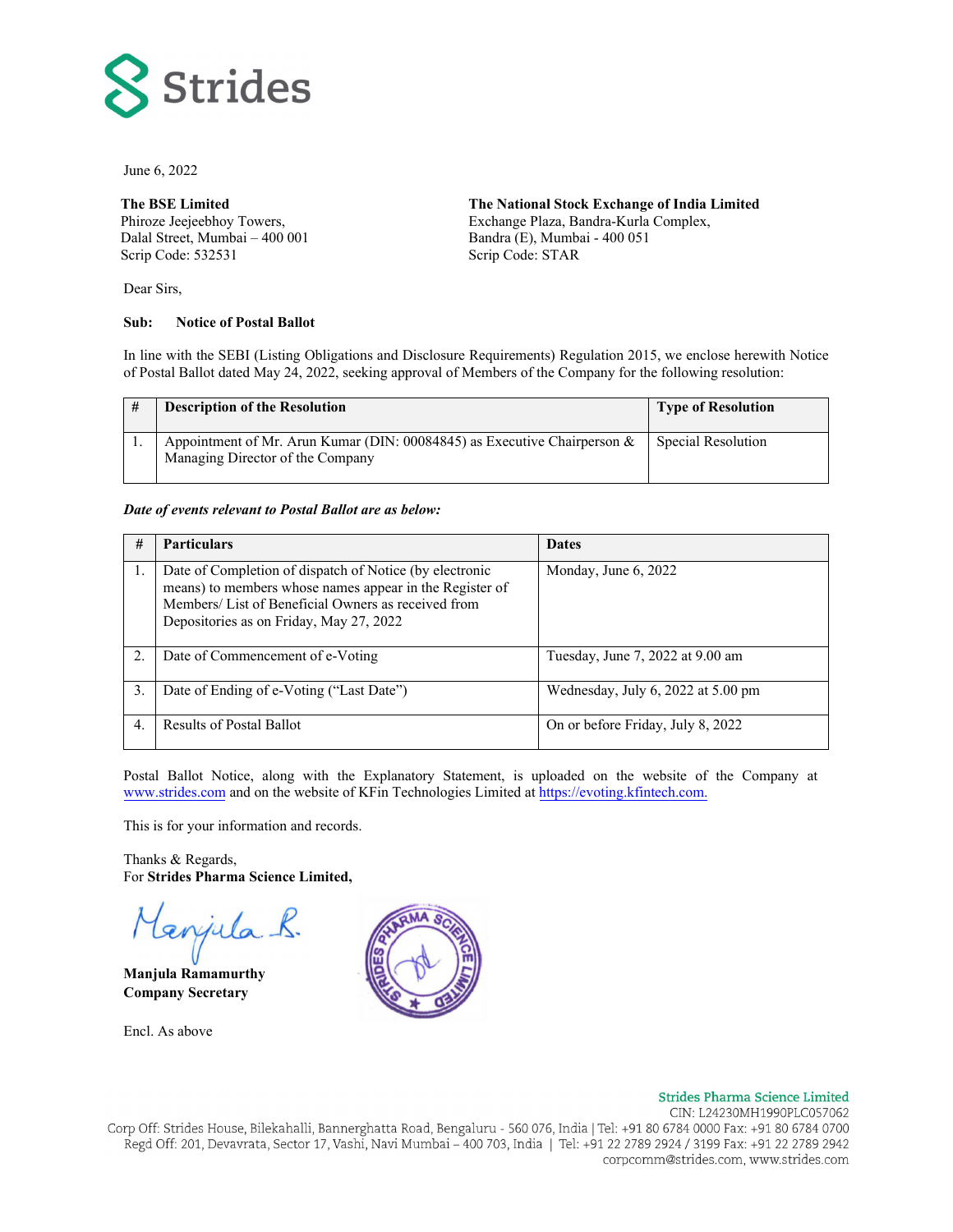

#### **STRIDES PHARMA SCIENCE LIMITED**

**CIN: L24230MH1990PLC057062** Regd. Office: 201, 'Devavrata', Sector – 17, Vashi, Navi Mumbai – 400 703 Tel No.: +91 22 2789 2924/ 2789 3199 Corp. Office: 'Strides House', Bilekahalli, Bannerghatta Road, Bengaluru – 560 076 Tel No.: +91 80 6784 0000/ 6784 0290 Website: www.strides.com; Email: [investors@strides.com](mailto:investors@strides.com)

## **NOTICE OF POSTAL BALLOT**

\_\_\_\_\_\_\_\_\_\_\_\_\_\_\_\_\_\_\_\_\_\_\_\_\_\_\_\_\_\_\_\_\_\_\_\_\_\_\_\_\_\_\_\_\_\_\_\_\_\_\_\_\_\_\_\_\_\_\_\_\_\_\_\_\_\_\_\_\_\_\_\_\_\_\_\_\_\_\_\_\_\_\_\_\_\_\_\_\_\_\_\_\_\_\_\_\_\_\_\_\_\_\_\_\_\_\_\_\_\_\_\_\_\_\_\_\_\_\_\_\_\_\_\_\_\_\_\_\_\_\_\_\_\_\_\_\_\_\_\_\_\_\_\_\_\_\_\_\_\_\_\_\_\_\_\_\_\_\_\_\_\_\_\_\_\_\_\_\_\_\_\_\_\_\_

#### **Dear Shareholders,**

**NOTICE** is hereby given, in accordance with Section 110 of the Companies Act, 2013 (the "**Act**") read with Rules 20 and 22 of the Companies (Management and Administration) Rules, 2014 ("**Rules**") including any amendment(s) thereof, Regulation 44 of the Securities and Exchange Board of India (Listing Obligations and Disclosure Requirements) Regulations, 2015, as amended ("**Listing Regulations**"), General Circular No. 14/ 2020 dated April 8, 2020, General Circular No. 17/ 2020 dated April 13, 2020, General Circular No. 22/ 2020 dated June 15, 2020, General Circular No. 33/ 2020 dated September 28, 2020, General Circular No. 39/ 2020 dated December 31, 2020, General Circular No. 10/ 2021 dated June 23, 2021, General Circular No. 20/ 2021 dated December 8, 2021, and General Circular No. 3/ 2022 dated May 5, 2022 ("**General Circulars**") issued by the Ministry of Corporate Affairs (the "**MCA**"), for seeking approval of the Shareholders of Strides Pharma Science Limited (the "**Company**") for the business set out hereunder through Postal Ballot by remote e-voting ("**Postal Ballot/ e-Voting**").

In view of the current extraordinary circumstances due to COVID-19 pandemic requiring social distancing, MCA in terms of its General Circulars, has advised the companies to take all decisions of urgent nature requiring shareholders' approval, other than items of ordinary business or business where any person has a right to be heard, through the mechanism of Postal Ballot/ e-Voting in accordance with the provisions of the Act and Rules made thereunder, without holding a general meeting that requires physical presence of Shareholders at a common venue.

Further, in terms of the General Circulars, the Company shall send Postal Ballot Notice by email to all its Shareholders who have registered their email addresses with the Company or depository/ depository participants and the communication of assent / dissent of the Shareholders shall only take place through remote e-Voting system. This Postal Ballot is accordingly being initiated in compliance with the General Circulars.

The proposed Resolution and Explanatory Statement pursuant to Section 102 of the Act setting out all material facts relating to the proposed resolution is annexed hereto for your consideration.

#### **Scrutinizer for conducting the Postal Ballot**

The Board of Directors, pursuant to Rule 22(5) of the Rules, have appointed Mr. Binoy Chacko (Membership No. FCS: 4792 and CP: 4221), Partner of M/s. Joseph and Chacko LLP, Company Secretaries as Scrutinizer for conducting the Postal Ballot/ e-Voting in accordance with the law and in a fair and transparent manner.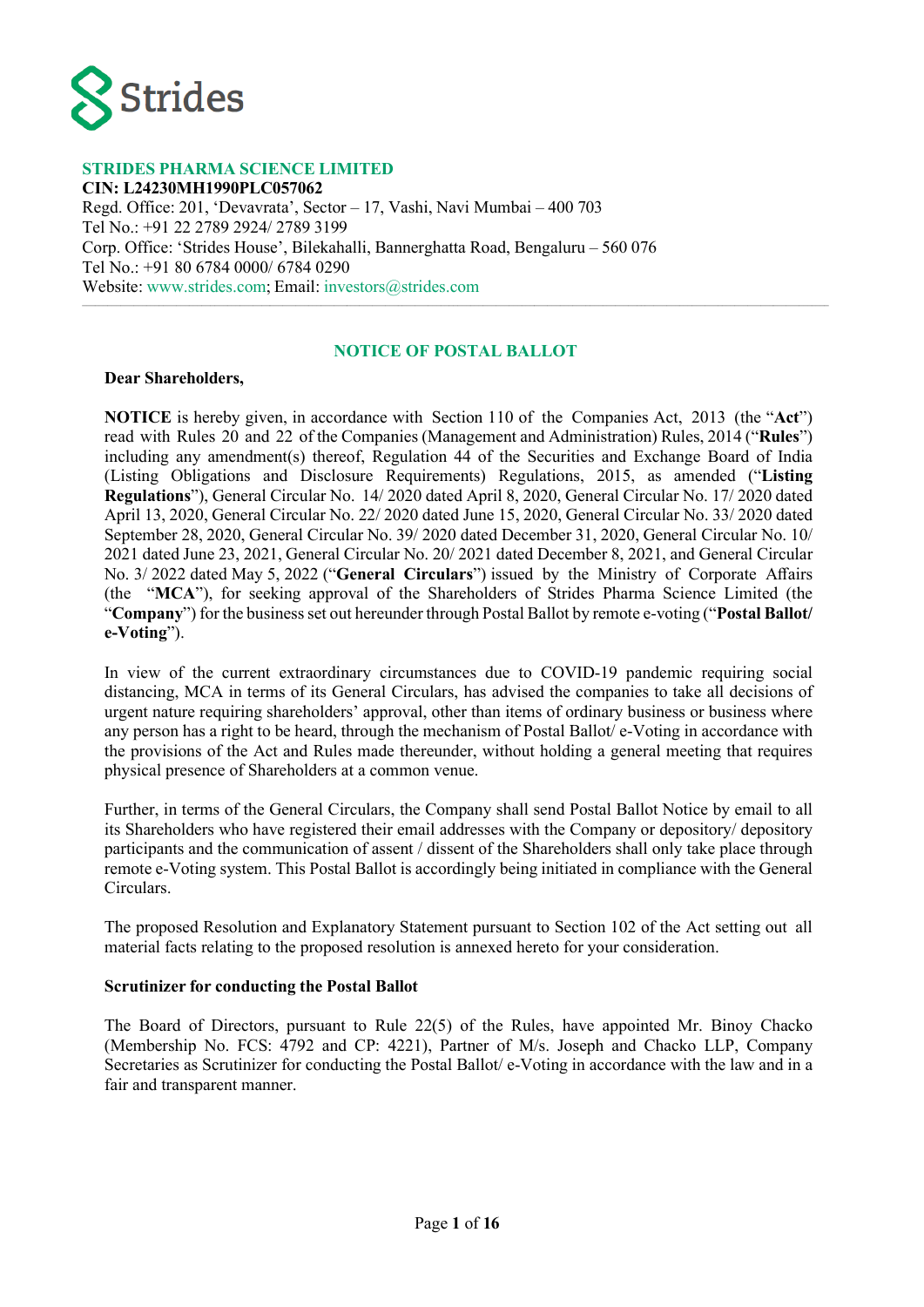

# **E-voting**

Pursuant to Section 108 of the Act read with Rule 20 of the Rules and Regulation 44 of the Listing Regulations, the Company has engaged KFin Technologies Limited (formerly, KFin Technologies Private Limited), Registrar and Transfer Agents of the Company ("**KFintech**" or "**RTA**"), as the agency to provide e-Voting facility for its Shareholders.

The remote E-voting facility is available at the link: [https://evoting.kfintech.com](https://evoting.kfintech.com/) and commences from Tuesday, June 7, 2022 at 09.00 am and concludes on Wednesday, July 6, 2022 at 05.00 pm. E-Voting module shall be disabled by KFintech for voting thereafter. Shareholders desiring to exercise their votes are requested to carefully read the "**Information and Instructions relating to e- Voting**" provided in the Notes to this Notice.

The Scrutinizer shall submit his Report, in writing, upon completion of scrutiny of e-Voting data provided by KFintech, in a fair and transparent manner. The result on the resolution proposed to be passed through Postal Ballot/ e-Voting shall be announced on or before Friday, July 8, 2022 and shall be displayed on the notice board at the Registered Office of the Company for a period of 3 (Three) days and shall be communicated to BSE Limited and National Stock Exchange of India Limited ("**Stock Exchanges**") where the equity shares of the Company are listed. The results of the Postal Ballot/ e-Voting shall also be displayed on the Company's website at [www.strides.com](http://www.strides.com/) and on the website of KFintech:<https://evoting.kfintech.com/>

| #  | <b>Particulars</b>                                             | <b>Details</b>                                                                                                                                                  |
|----|----------------------------------------------------------------|-----------------------------------------------------------------------------------------------------------------------------------------------------------------|
| 1) | Link for remote e-Voting                                       | https://evoting.kfintech.com/                                                                                                                                   |
| 2) | <b>Scrutinizer Details</b>                                     | Mr. Binoy Chacko (Membership No. FCS: 4792 and CP: 4221),<br>Partner of M/s. Joseph and Chacko LLP, Company Secretaries,<br>Bengaluru.<br>Email: binoy@jandc.in |
| 3) | Cut-off date for eligibility<br>for e-Voting                   | Friday, May 27, 2022                                                                                                                                            |
| 4) | Time period for e-voting                                       | Starts: Tuesday, June 7, 2022 at 09.00 am.<br>Ends: Wednesday, July 6, 2022 at 05.00 pm.                                                                        |
| 5) | Link for Shareholders to temporarily<br>update e- mail address | https://ris.kfintech.com/clientservices/postalballot/registration.aspx                                                                                          |
| 6) | Last date for publishing results of<br>the e-Voting            | On or before Friday, July 8, 2022                                                                                                                               |
| 7) | In case of any grievances or queries,<br>contact               | Mr. Raju S.V, Dy. Vice President/<br>Mr. Mohan Kumar A, Manager                                                                                                 |
|    |                                                                | KFin Technologies Limited<br>(formerly, KFin Technologies Private Limited)<br>E-mail: einward.ris@kfintech.com;<br>Toll Free No.: 1800 309 4001                 |

# **Key details regarding the Postal Ballot/ e-Voting**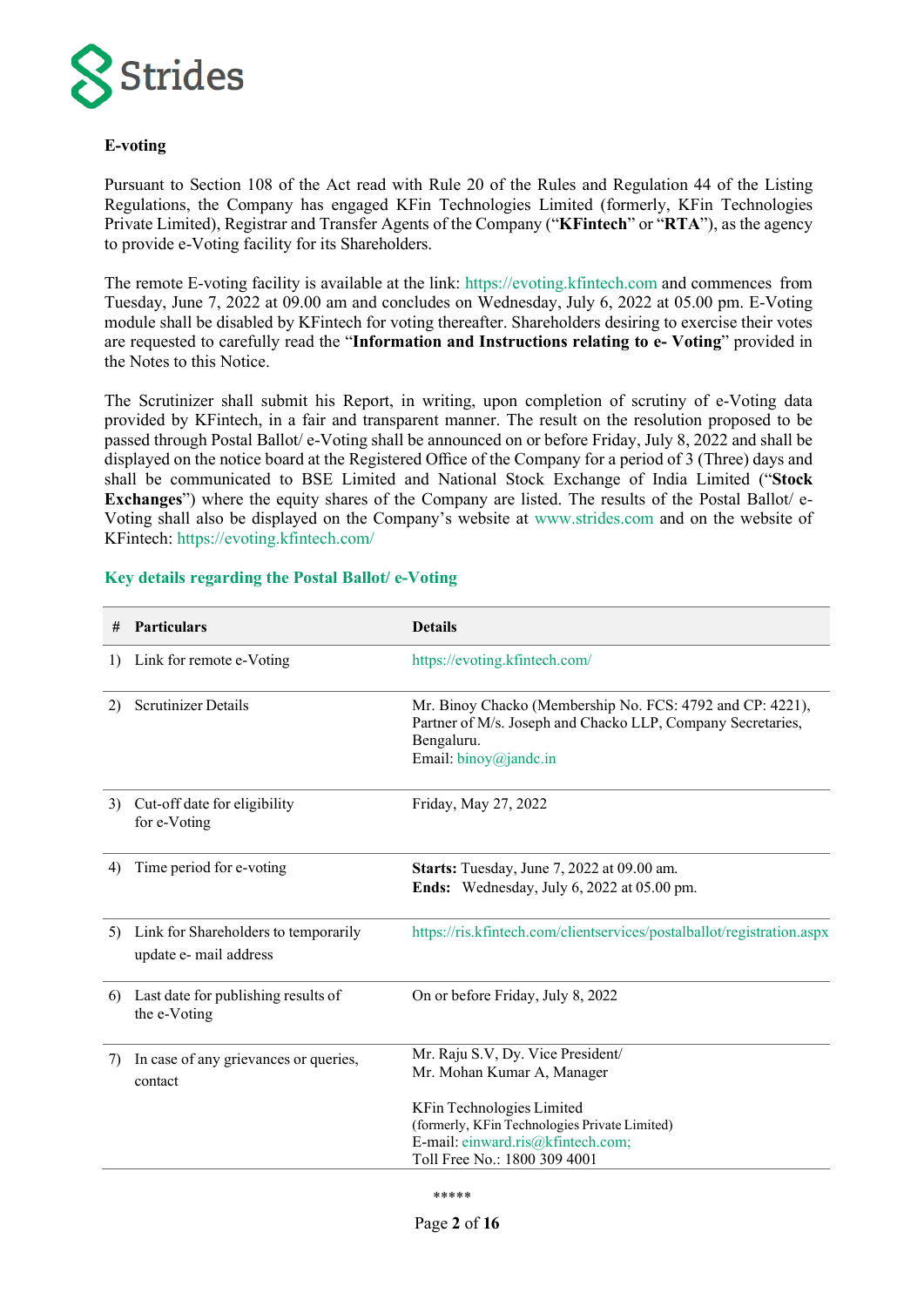

# **RESOLUTION FOR APPROVAL THROUGH POSTAL BALLOT**

#### **SPECIAL BUSINESS**

# **Item 1: Appointment of Mr. Arun Kumar (DIN: 00084845) as Executive Chairperson & Managing Director of the Company**

#### *To consider and if deemed fit, to pass with or without modification(s), the following resolution as a Special Resolution:*

"**RESOLVED** that pursuant to provisions of Section 196, 197, 198, 203 and other applicable provisions of the Companies Act, 2013 and the rules made thereunder (including any statutory modification(s) or re-enactment(s) thereof, for the time being in force) and Regulation 17 and other applicable provisions of the Securities and Exchange Board of India (Listing Obligations and Disclosure Requirements) Regulations, 2015 and subject to other statutory/ regulatory approvals, as may be necessary, consent of the Shareholders of the Company be and is hereby accorded to appoint Mr. Arun Kumar (DIN: 00084845) as Executive Chairperson & Managing Director of the Company, liable to retire by rotation, for a period of three (3) years with effect from April 7, 2022 with the remuneration and benefits as detailed below:

| <b>Fixed Pay</b>                                 | Re.1 (one) per annum                                                                                                                                                                                                                                                                                                                      |  |  |  |
|--------------------------------------------------|-------------------------------------------------------------------------------------------------------------------------------------------------------------------------------------------------------------------------------------------------------------------------------------------------------------------------------------------|--|--|--|
| <b>Performance linked</b><br><b>Variable Pay</b> | Not exceeding Rs. 6 Crores (Rupees Six Crores), to be recommended<br>by Nomination and Remuneration Committee (NRC), based on<br>achievement of the operational profitability agreed with the NRC/<br>Board of Directors of the Company.<br>The Board and NRC shall have absolute powers to determine the<br>quantum of variable pay-out. |  |  |  |
| <b>Other Benefits</b>                            | Chauffer driven car for use on Company's business;<br>Telephone facility at residence; &<br>One club Membership                                                                                                                                                                                                                           |  |  |  |

**RESOLVED FURTHER** that any Director or Company Secretary of the Company be and are hereby severally authorized to do all such acts, deeds, matters, things and sign and file all such papers, documents, forms and writings as may be necessary and incidental to the aforesaid resolution."

> **By Order of the Board** For **Strides Pharma Science Limited Sd/- Manjula Ramamurthy Company Secretary**

Place: Bengaluru Date: May 24, 2022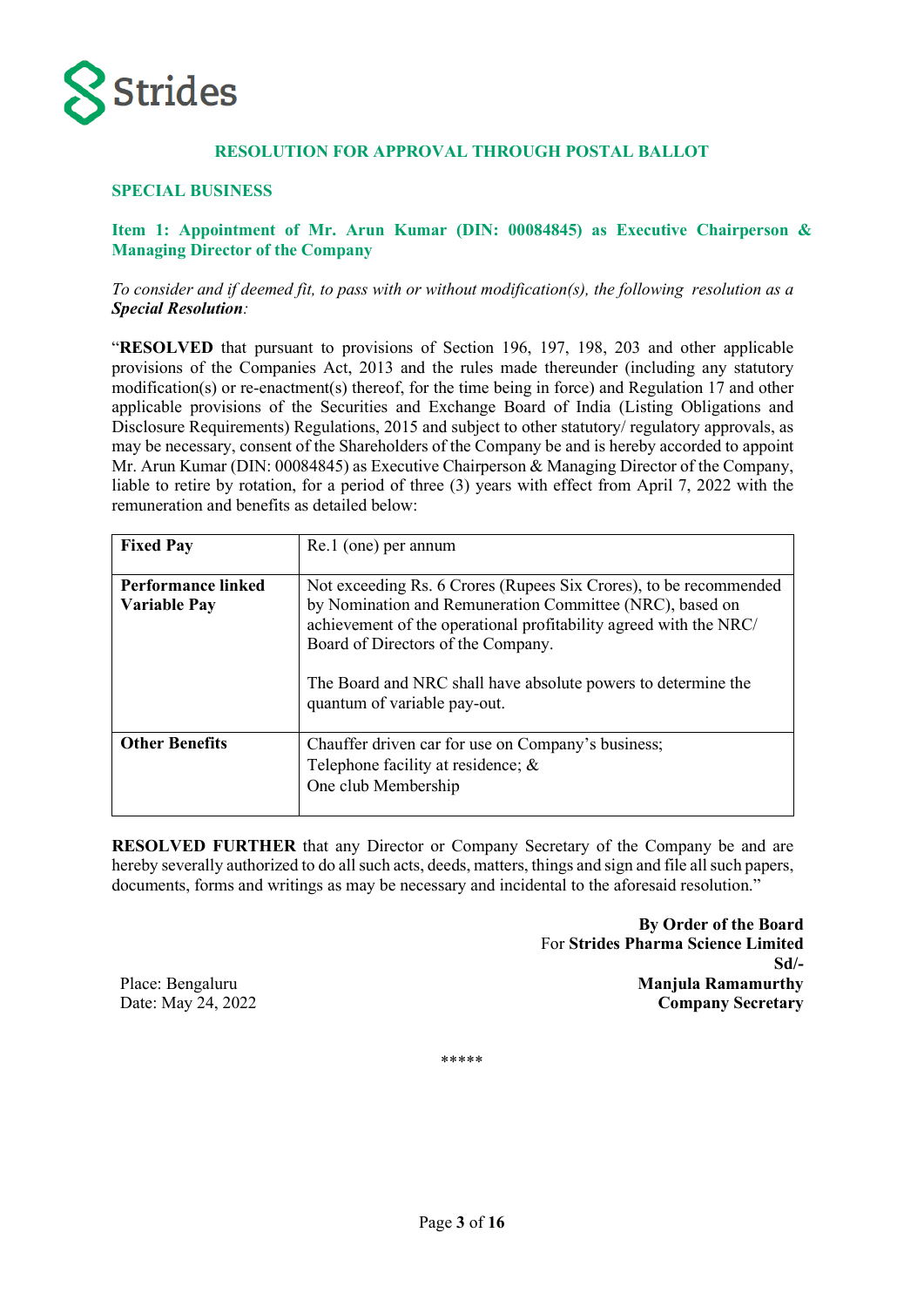

#### **EXPLANATORY STATEMENT**

*(Pursuant to Section 102 of the Companies Act, 2013)*

As required by Section 102 of the Companies Act, 2013 (Act), the following explanatory statement sets out all the material facts relating to the business mentioned under Item 1 of the accompanying Notice:

# **Item 1: Appointment of Mr. Arun Kumar (DIN: 00084845) as Executive Chairperson & Managing Director of the Company**

Mr. Arun Kumar (Arun) is the Founder and Promoter Director of the Company and is on the Board of the Company since its inception. He has earlier been the Managing Director of the Company. In January 2020, Arun passed the baton of the Company to Dr. R. Ananthanarayanan (Dr. Ananth) and Arun moved into a non-executive role as Chairperson of the Board effective April 1, 2020.

Dr. Ananth resigned from his position effective March 31, 2022. Consequent to this, the Nomination & Remuneration Committee (NRC) and the Board of Directors of the Company at their meeting held on March 29, 2022, proposed that Arun returns to the Company in an executive role and be appointed as the Executive Chairperson and Managing Director of the Company.

In his role, Arun shall drive Company's strategy with a key focus on returning the Company to growth, with better operating margins, improved cash flows and significant reduction in debt. Apart from steering the business strategy for Strides, Arun, along with the core leadership, shall be responsible for the Global operations for the Company.

Arun shall frequently engage with the management team to review and provide inputs, feedback and the Board's perspective on a range of issues including leadership, critical talent management, succession planning, executive performance evaluation, stakeholder relations, corporate social responsibility, interface with subsidiaries and joint ventures and mentoring of leaders.

NRC and Board Members considered Arun's profile vis-à-vis the Board Skill Matrix (as identified by the Board). Considering Arun's immense business knowledge, acumen, experience, continuous substantial contributions made by him, and the significant time spent by him in the Company, the NRC and Board was of the unanimous opinion that he has the requisite capabilities and experience, as is required to discharge his duties as Executive Chairperson & Managing Director of the Company.

Accordingly, Arun was appointed as the Executive Chairperson and Managing Director of the Company effective April 7, 2022.

Further, considering that the Company reported a weak financial performance for FY 2021-22, Arun expressed that he does not want to draw any fixed remuneration and his pay-out be kept variable in nature and linked to achievement of the agreed operational profitability with the NRC/ Board of Directors of the Company. Accordingly, the NRC and Board proposed the remuneration as stated in the resolution.

The Company has received requisite consent and declarations from Arun for his appointment as Executive Chairperson & Managing Director, in line with the Companies Act and the SEBI Listing Regulations. Arun is not disqualified from being appointed as a Director of the Company under Section 164 of the Act.

A brief profile of Arun, along with information, as required to be provided under the Companies Act, 2013, Regulation 36 of the SEBI (Listing Obligations and Disclosure Requirements) Regulations, 2015 and Secretarial Standard on General Meetings is enclosed as an Annexure.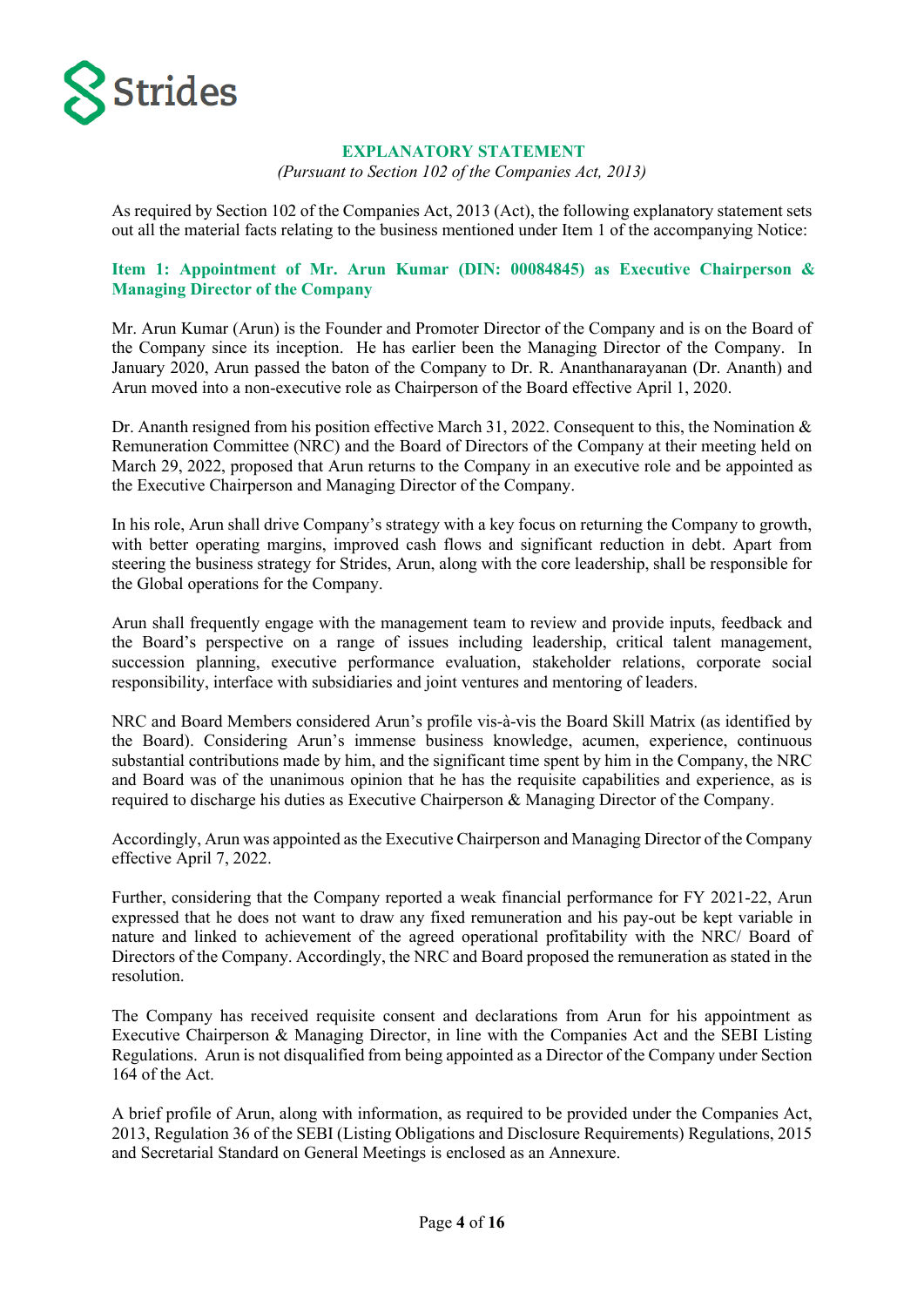

A copy of memorandum of terms of appointment of Arun is available for e-inspection by the Shareholders of the Company.

Except Arun and his relatives/ entities who are part of the Promoter Group, none of the other Directors, Key Managerial Personnel, remaining Promoters or their relatives are in any way concerned or interested, financially or otherwise, in the said resolution.

*Board recommends passing of the resolution as set out in Item 1 of the Notice as a Special Resolution and requests Shareholders' approval for the same.*

Place: Bengaluru Date: May 24, 2022

**By Order of the Board** For **Strides Pharma Science Limited Sd/- Manjula Ramamurthy Company Secretary**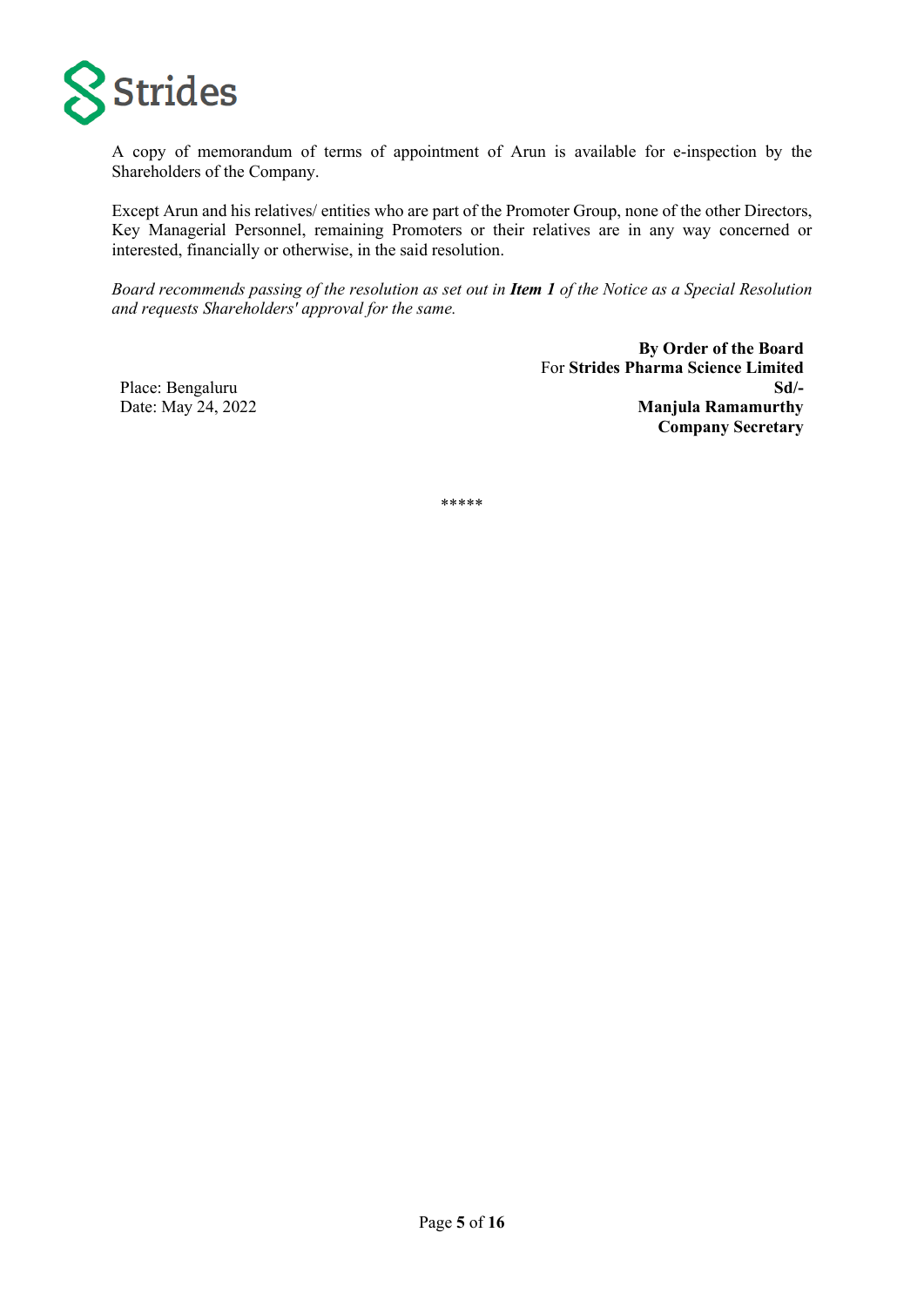

# **Annexure**

# **Information as required under the Companies Act, SEBI Listing Regulations & Secretarial Standards for General Meetings**

- 1) **Nature of Industry** Pharmaceutical Industry
- 2) **Date or expected date of commencement of commercial production**
- 3) **In case of new companies, expected date of commencement of activities as per project approved by financial institutions appearing in the prospectus**

Not applicable, as the Company is an existing Company

Not applicable, as the Company is an existing Company

4) **Financial performance based on given indicators** Mentioned as under:

| <b>Rs.</b> in Million                               |                   |           |                     |            |           |           |
|-----------------------------------------------------|-------------------|-----------|---------------------|------------|-----------|-----------|
| <b>Particulars</b>                                  | <b>Standalone</b> |           | <b>Consolidated</b> |            |           |           |
|                                                     | 2021-22           | 2020-21   | 2019-20             | 2021-22    | 2020-21   | 2019-20   |
| <b>Total Revenue</b>                                | 21,024.88         | 19,465.62 | 17,743.13           | 32,022.38  | 33,672.97 | 28,050.84 |
| <b>Total Expense</b><br>(excluding exception items) | 20,809.80         | 18,349.27 | 16,224.55           | 35,001.14  | 30,373.92 | 25,654.95 |
| Profit After Tax                                    | 1,801.88          | 782.40    | 1,116.99            | (4,742.50) | 2,577.29  | 305.96    |

### **Dividend per share**

| <b>Dividend</b>                 | <b>Financial Year</b> |                 |                  |  |
|---------------------------------|-----------------------|-----------------|------------------|--|
|                                 | FY 2021-22            | FY 2020-21      | FY 2019-20       |  |
| Interim                         |                       |                 | Rs. 12.00        |  |
| Final                           |                       | Rs. 2.50        | Rs. 2.00         |  |
| <b>Total Dividend per share</b> |                       | <b>Rs. 2.50</b> | <b>Rs. 14.00</b> |  |

5) **Foreign investments or collaborations, if any:**

The Company is listed on the BSE Limited and National Stock Exchange of India Limited.

As at March 31, 2022, Foreign Holding in the Company was at 21.93%.

There are no Foreign Collaborations.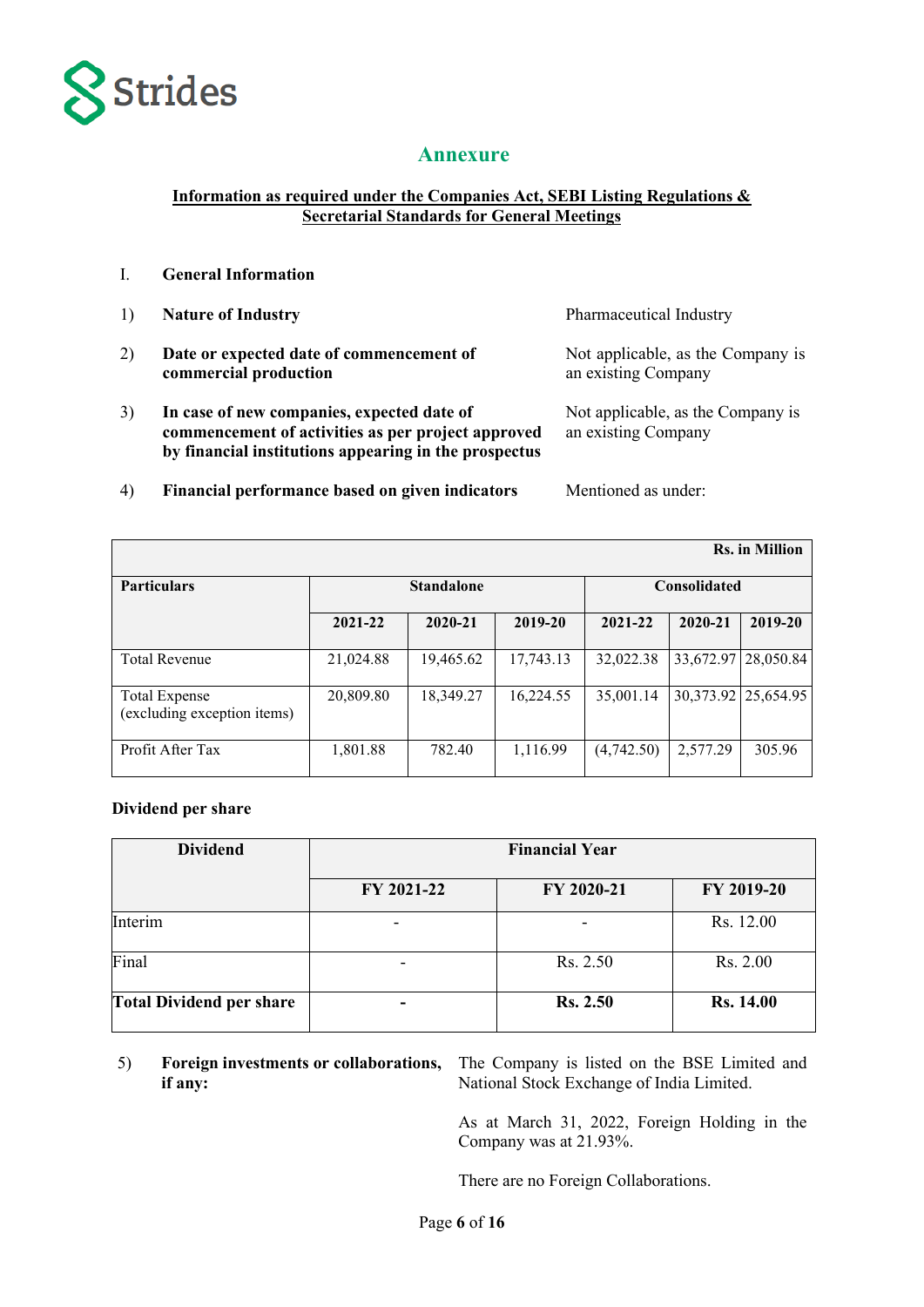

# II. **Information about the Appointee**

### **1) Background details, Recognition/ Awards, Job Profile and Suitability to the role**

Mr. Arun Kumar, aged about 61 years, and a commerce graduate is the Founder and Promoter Director of the Company. He is a Board Member since its inception and is currently the Executive Chairperson & Managing Director of the Company.

Arun is a first-generation entrepreneur and is known for his intellect of building "difficult to operate" domains with high scarcity value. He founded Strides Pharma Science Limited (Strides) in 1990 and has since led the Company to the Global scale with a differentiated business model and delivering value for its stakeholders, including distribution of the most extensive dividend by a pharmaceutical company in India.

Arun is a recipient of E&Y Entrepreneur of the year award in the Healthcare sector in 2000. He has also been awarded the Business Today "India Best CEO Award (Mid-Sized Companies Category)" and the "Best CEO in the Pharma & Healthcare Industry" in 2014.

During the FY 2021-22, Arun attended 8 out of 9 board meetings. At Strides, Arun is also a member of the CSR Committee and Stakeholders Relationship Committee. He attends the Board and Committee meetings regularly and actively participates in these meetings providing his inputs on matters relating to growth of the business of the Company and effective corporate governance.

### **3) Past Remuneration, Proposed Remuneration & Comparative remuneration**

| $\bf{F}V$ | <b>Designation</b>              | <b>Amount (Rs.)</b> | <b>Remarks</b>                                                                                                                                                   |
|-----------|---------------------------------|---------------------|------------------------------------------------------------------------------------------------------------------------------------------------------------------|
| 2019-20   | Managing Director               | 7.21 Crore          | Including variable pay                                                                                                                                           |
| 2020-21   | Non-Executive Director<br>(NED) | 15.00 Lakhs         | Comprises of<br>Sitting Fees $-$ Rs. 5 Lakhs;<br>and;<br>Commission - Rs. 10 Lakhs<br>(which was paid to all the<br>NEDs of the Company for<br>the said period). |
|           |                                 | $62.70$ Lakhs       | Towards full and final settlement<br>during his tenure as ED of the<br>Company during FY 18-19 and<br>FY 19-20.                                                  |
| 2021-22   | Non-Executive Director          | 8.00 Lakhs          | Towards sitting fees                                                                                                                                             |

#### **Past Remuneration**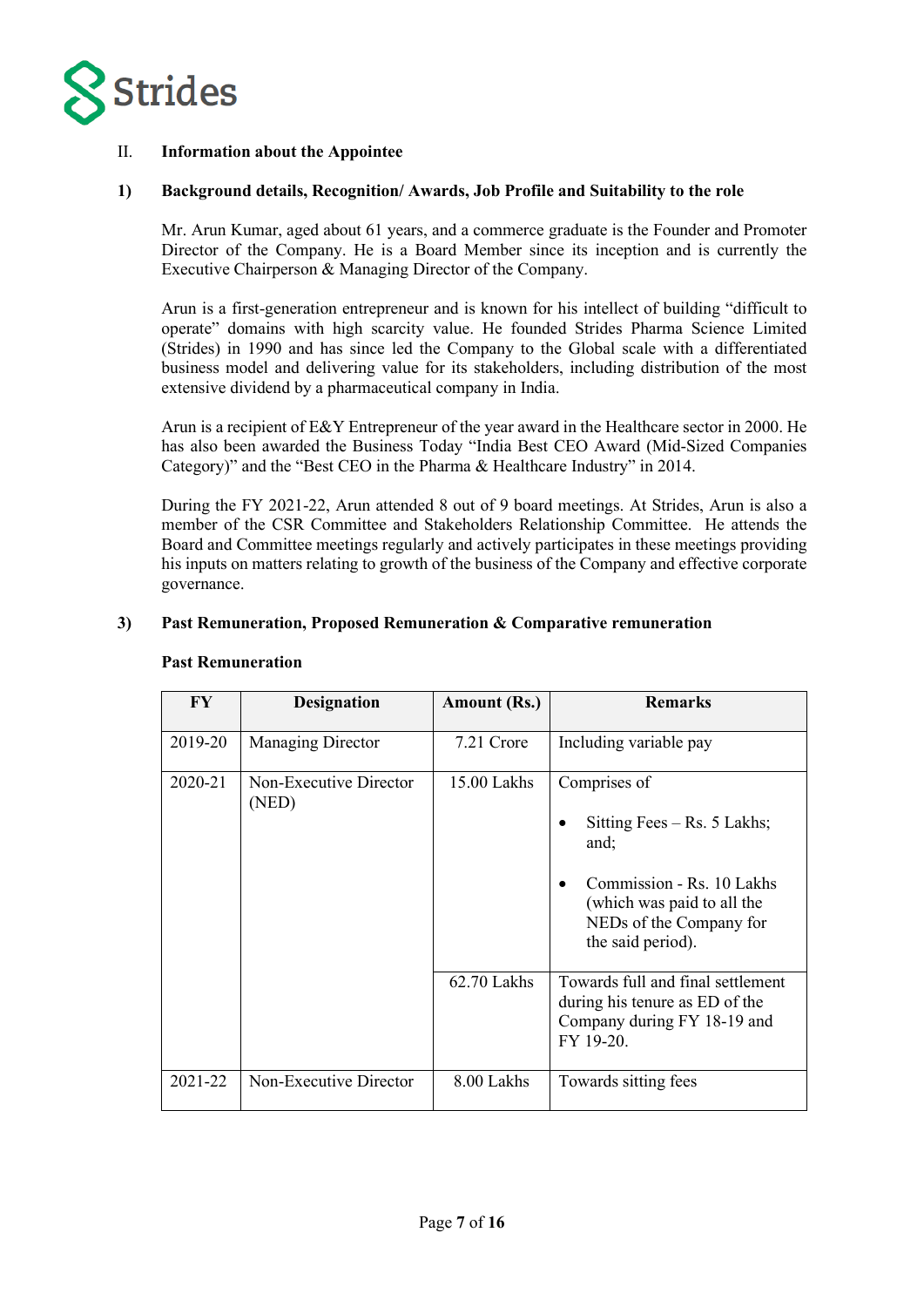

# **Proposed Remuneration**

Considering that the Company reported a weak financial performance for FY 2021-22, Arun expressed that he does not want to draw any fixed remuneration and his pay-out be kept variable in nature and linked to achievement of the agreed operational profitability with the NRC/ Board of Directors of the Company.

Accordingly, the NRC and Board in their meeting held on May 24, 2022, proposed the remuneration as stated in the resolution.

# **Comparative remuneration**

Arun's skill set and his experience places him in a correspondingly equal position to major pharmaceutical companies in India. Considering the general industry and the specific company profile, the proposed remuneration is in line with the industry levels and that of comparatively placed companies in India.

**3) Pecuniary relationship directly or indirectly with the Company or relationship with the managerial personnel, or other director, if any**

Arun has pecuniary relationship with the Company in his capacity as Founder and Promoter Director of the Company. Arun is not related any other director or any managerial personnel of the Company.

# **III. Disclosure as required under Regulation 36 of the SEBI (Listing Obligations and Disclosure Requirements) Regulations, 2015**

### **A brief resume of the Director and nature of his expertise in specific functional areas**

As mentioned in Section 1 of point number II above.

### **Disclosure of relationships between Directors inter-se**

Arun is not related to any of the Directors of the Company.

### **Directorship and Committee Memberships held in Companies in India**

| <b>Listed Companies</b>                  | Category of<br><b>Directorship</b> | <b>Committee Memberships</b>                                                        |
|------------------------------------------|------------------------------------|-------------------------------------------------------------------------------------|
| Strides Pharma<br>Science Limited        | <b>Executive Director</b>          | <b>Member</b><br><b>Stakeholders Relationship Committee</b><br><b>CSR</b> Committee |
| Solara Active Pharma<br>Sciences Limited | Non-Executive<br>Director          | None                                                                                |
| <b>Unlisted Companies</b>                |                                    |                                                                                     |
| Stelis Biopharma<br>Limited              | Non-Executive<br>Director          | <b>Chairperson</b><br>Corporate Social Responsibility Committee                     |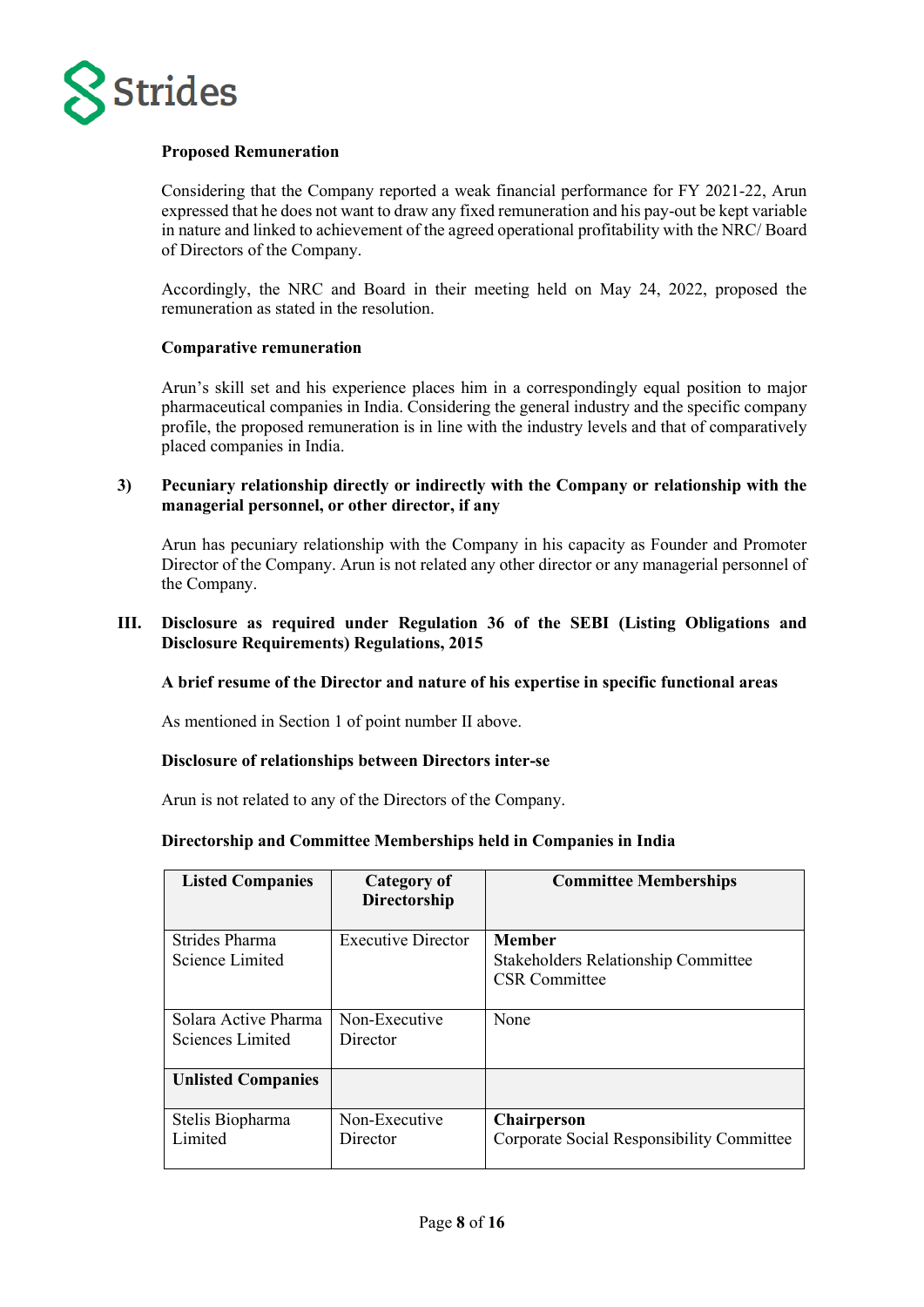

# **Listed Companies from which resigned in the past three years: NONE**

**Shareholding in the Company:** Mr. Arun Kumar is the Founder and part of the Promoter Group of the Company. His shareholding in the Company as at the date of this notice is as under:

| # | <b>Particulars</b>                                | No. of<br>shares | % to paid up<br>capital |
|---|---------------------------------------------------|------------------|-------------------------|
|   | Arun Kumar                                        | 15,40,997        | $1.72\%$                |
|   | Other Members/ Entities forming part of his group | 1,03,50,632      | 11.53%                  |
|   | <b>Total</b>                                      | 1,18,91,629      | 13.25%                  |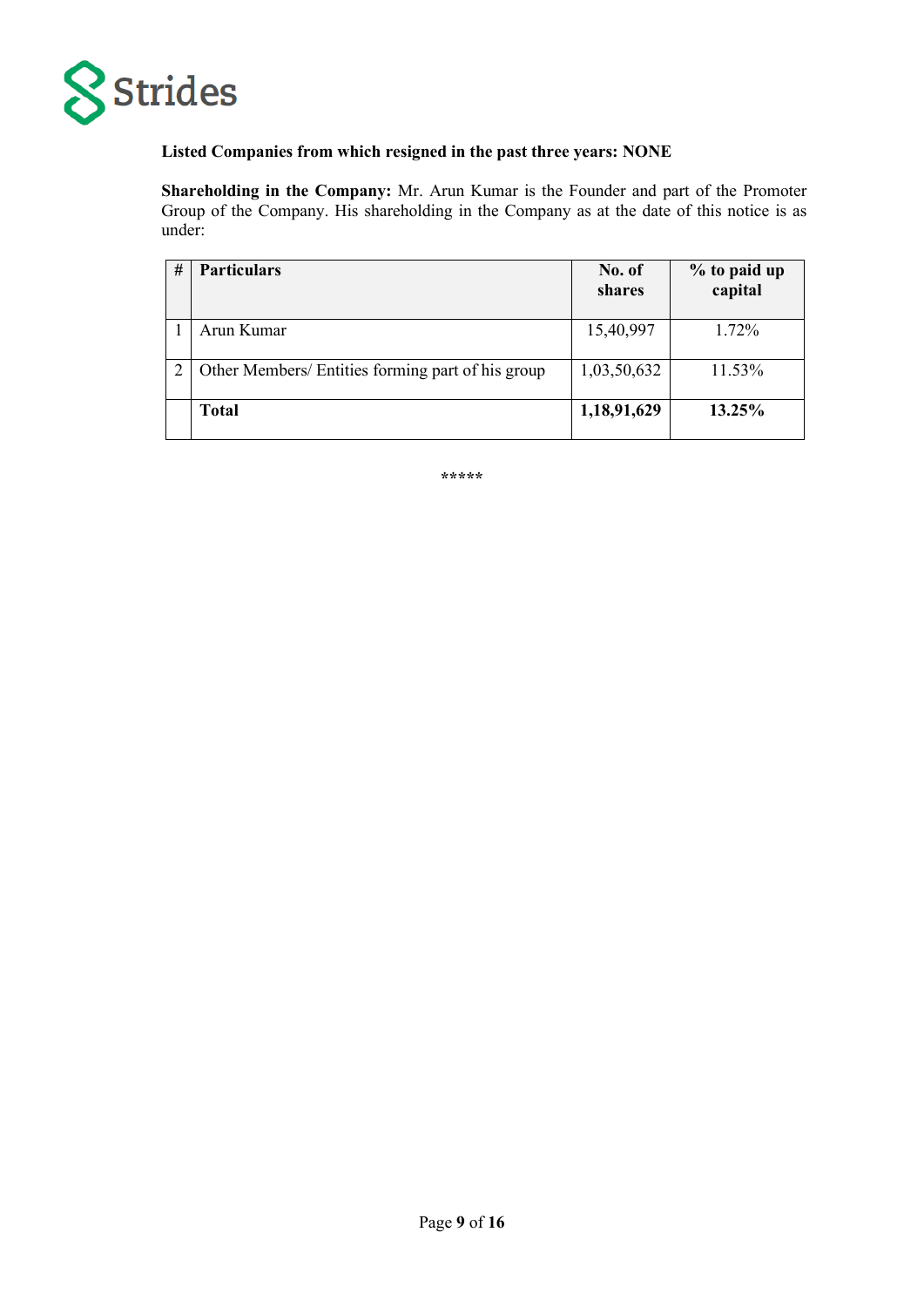

# **NOTES**

1. Approval of Shareholders of the Company is solicited by passing requisite resolution through Postal Ballot/ e-Voting for business set out in Item 1 of this Notice.

Explanatory Statement pursuant to Sections 102 read with Section 110 of the Act stating all material facts pertaining to the resolution is annexed along with Postal Ballot Notice for your consideration.

2. **Postal Ballot Notice is being sent only by electronic mode to all the Shareholders of the Company**, whose names appear in the Register of Members/ List of Beneficial Owners as received from National Securities Depository Limited ("NSDL") and Central Depository Services (India) Limited ("CDSL"), (NSDL together with CDSL, the "Depositories") and as available with the Company as at Friday, May 27, 2022 ("**Cut Off Date**").

A copy of this Postal Ballot Notice shall also be available on the website of the Company www.strides.com, the relevant section of the websites of the Stock Exchanges on which the Equity Shares of the Company are listed and the website of KFin Technologies Limited (formerly, KFin Technologies Private Limited), Registrar and Transfer Agent of the Company ("**KFintech**" or "**RTA**").

Shareholders holding equity shares as on the Cut-off Date can cast their vote using remote e-Voting facility only. *A person who is not a Shareholder as on the Cut-off Date should treat this Notice for information purpose only.*

Voting rights of a Shareholder/ beneficial owner (in case of electronic shareholding) shall be in proportion to his/ her/ its shareholding in the paid-up equity share capital of the Company as on the Cut Off Date.

3. Resolution, if approved, by the Shareholders by means of Postal Ballot/ e-Voting is deemed to have been passed at a General Meeting of the Shareholders and the last date of the e-Voting i.e., Wednesday, July 6, 2022, shall be the date on which the Resolution shall be deemed to have been passed, if approved by the requisite majority.

### 4. **Temporary Email Registration**

The Company is sending Postal Ballot Notice in electronic form only as permitted under the General Circulars. Accordingly, the communication of the assent or dissent of the Shareholders would take place through remote e-Voting system only.

To facilitate such Shareholders to receive this notice electronically and cast their vote electronically, the Company has made arrangement with RTA for registration of email addresses in terms of the General Circulars.

### **Process for registration of email addresses is as under:**

(a) Pursuant to General Circulars for remote e-Voting for this Postal Ballot, Shareholders who have not registered their email address and in consequence the e-Voting notice could not be serviced, may temporarily get their email address registered with the Company's RTA by clicking the link:<https://ris.kfintech.com/clientservices/postalballot/registration.aspx> and following the below process: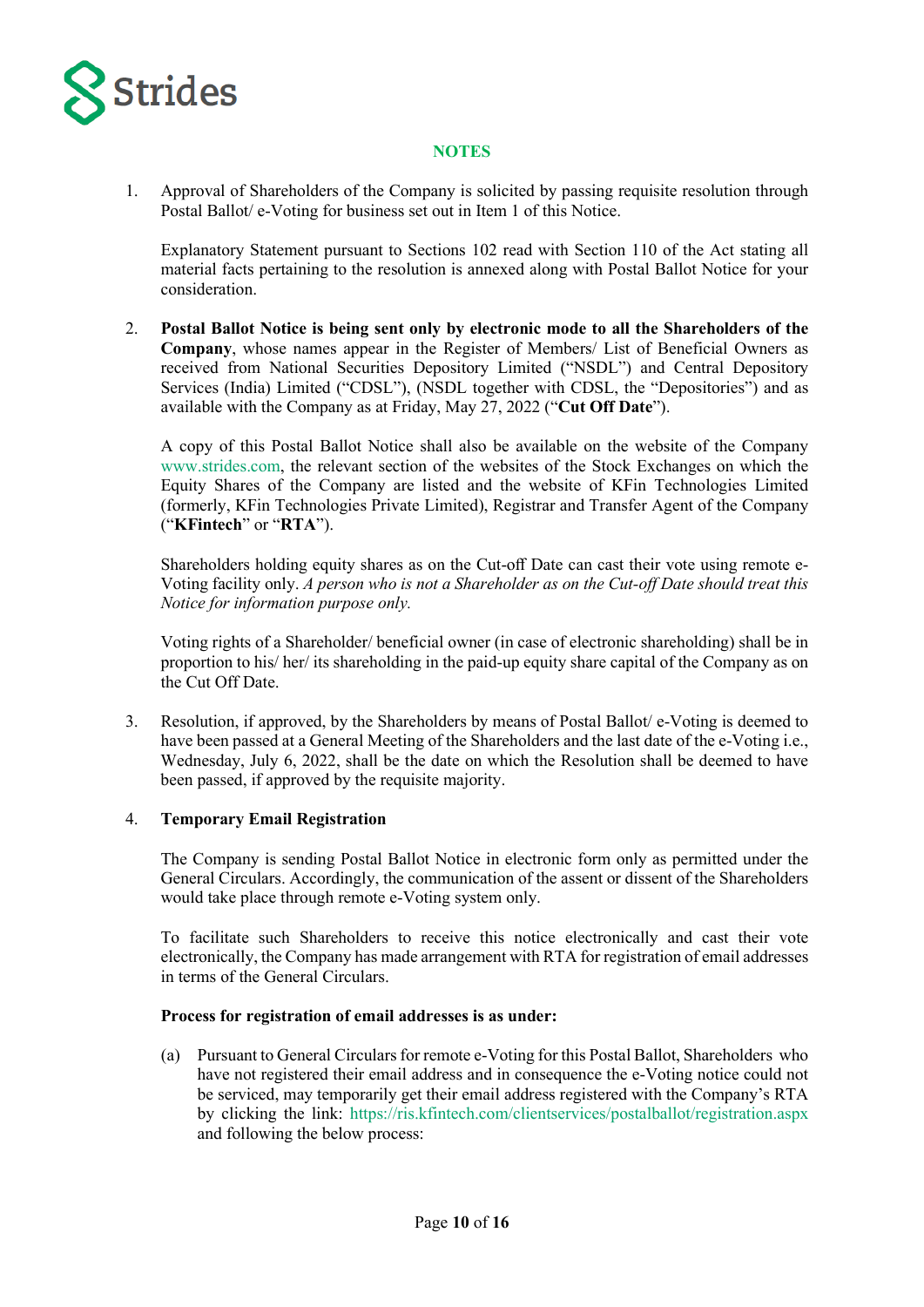

- 1) Select the company name "Strides Pharma Science Limited"
- 2) Select the Holding type from the drop down i.e. NSDL/CDSL/Physical
- 3) Enter DP ID Client ID (in case shares are held in electronic form)/ Physical Folio No. (in case shares are held in physical form) and PAN.
- 4) If PAN details are not available in the system, the system will prompt to upload a selfattested copy of the PAN card for updating records.
- 5) In case of shares held in physical form where PAN details are not available in the records, please enter any one of the Share Certificate No. in respect of the shares held by you.
- 6) Enter the email address and mobile number.
- 7) System will validate DP ID Client ID/Folio No. and PAN or Share certificate No., as the case may be, and send OTP at the registered mobile number as well as email address for validation.
- 8) Enter the OTPs received by SMS and email to complete the validation process. OTP will be valid for 5 minutes only.
- 9) The Notice and e-Voting instructions along with the User ID and Password will be sent on the email address updated by the Shareholder.

Shareholders may also register their e-mail IDs by sending an e-mail citing subject line as "Strides' Postal Ballot - Registration of e-mail IDs" to [investors@strides.com](mailto:investors@strides.com) with

- Name of registered Member(s)/ shareholder(s);
- Folio number(s)/ DP ID/ Client ID; and
- No. of equity shares held

from the email address they wish to register.

Post successful registration of the email, the Shareholder would get soft copy of the Notice and the procedure for e-Voting along with the User ID and Password to enable e-Voting for this Postal Ballot.

In case of any queries, Shareholder may write to [einward.ris@kfintech.com](mailto:einward.ris@kfintech.com) or [investors@strides.com](mailto:investors@strides.com)

- (b) **It is further clarified that for permanent registration of email address,** Shareholders are requested to register their email addresses by following due procedure:
	- **For electronic holdings**: with their concerned Depository Participants; and
	- **For physical holdings**: with the Company's Registrar and Share Transfer Agent, KFintech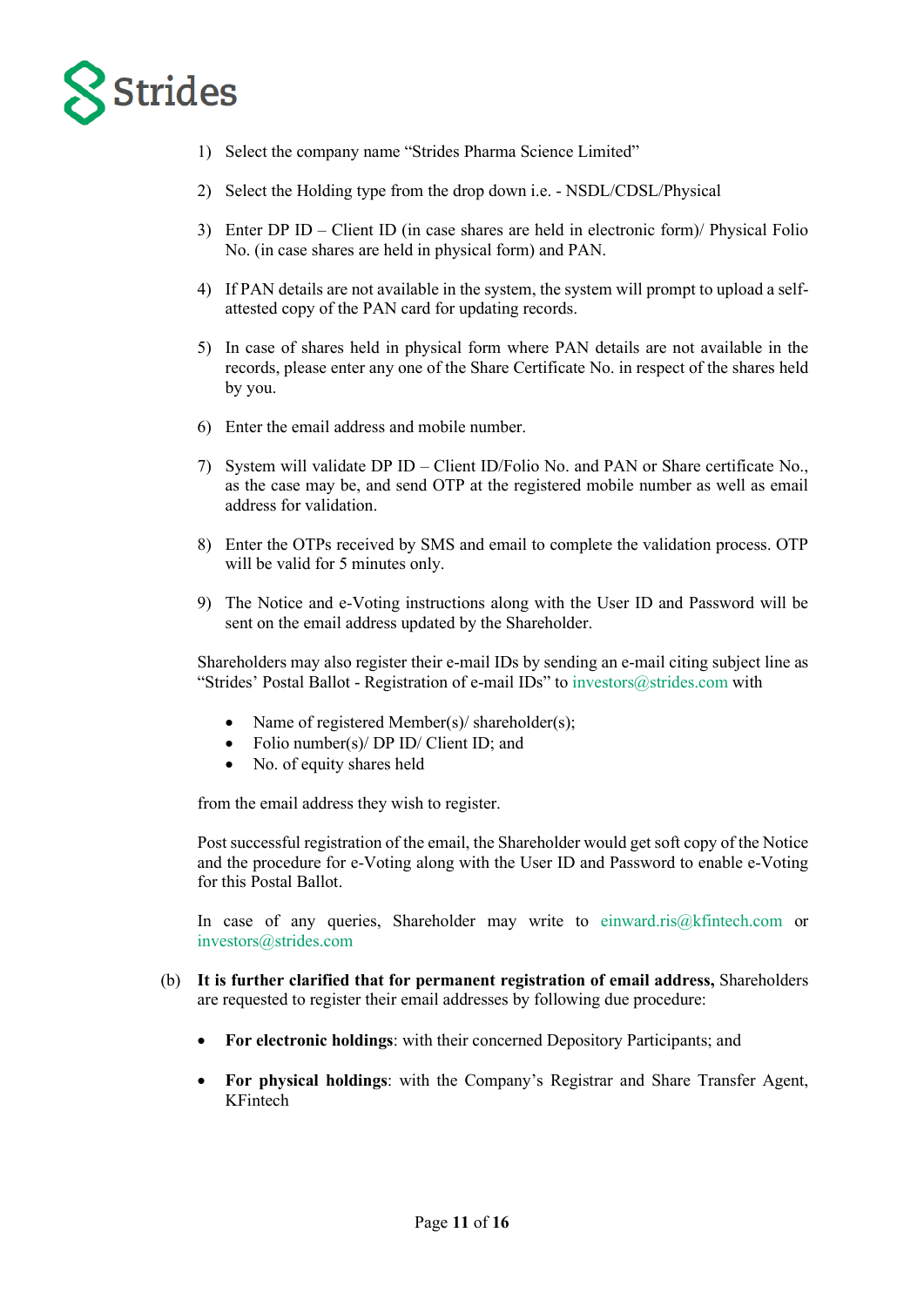

(c) Those Shareholders who have already registered their email addresses are requested to keep their email addresses validated with their Depository Participants/ the Company's RTA to enable servicing of notices/ documents/ Annual Reports electronically to their email address.

If any Shareholder who has registered the email address and not received Postal Ballot notice, User-Id and password for remote e-Voting, may write t[o einward.ris@kfintech.com](mailto:einward.ris@kfintech.com) or [investors@strides.com](mailto:investors@strides.com) from the registered email address to receive the same.

5. In compliance with Sections 108 and 110 of the Act and the Rules made thereunder and Regulation 44 of the Listing Regulations and General Circulars, Company is providing the facility to the Shareholders to exercise their votes electronically and vote on the resolution through e-Voting facility.

The Company has engaged the services of KFintech as the agency to provide e-Voting facility.

Instructions for e-Voting are provided as part of this Postal Ballot Notice which the Shareholders are requested to read carefully before casting their vote.

6. A Shareholder cannot exercise vote by sending physical Postal Ballot or by proxy on Postal Ballot.

**All the Shareholders are requested to cast their votes only through remote e-Voting as per the procedure provided in Note 9.**

7. The Scrutinizer shall submit his Report on the resolution proposed to be passed through Postal Ballot/ e-Voting to the Company Secretary of the Company after completion of the scrutiny.

The result of the voting by Postal Ballot shall be announced on or before Friday, July 8, 2022 and shall be communicated to BSE Limited and National Stock Exchange of India Limited ("Stock Exchanges") where the equity shares of the Company are listed.

The results of the Postal Ballot/ e-Voting shall also be displayed on the notice board at the Registered Office of the Company for a period of 3 (Three) days, on the Company's website at [www.strides.com](http://www.strides.com/) and on the website of Kfintech at <https://evoting.kfintech.com/>

8. All documents referred to in this Postal Ballot Notice shall be available for inspection electronically on the website of the Company from the date of dispatch of the Postal Ballot Notice, until the last date of voting by remote e-Voting. Shareholders seeking to inspect such documents may also send an email t[o investors@strides.com.](mailto:investors@strides.com)

# 9. **Procedure of e-Voting**

i. Pursuant to the provisions of Section 108 and other applicable provisions of the Act read with the Rules, and Regulation 44 of Listing Regulations, as amended, read with SEBI Circular no. SEBI/ HO/ CFD/ CMD/ CIR/ P/ 2020/ 242 dated December 9, 2020 on "e-Voting Facility provided by Listed Entities", the Company is providing facility to the Shareholders to exercise votes through e-Voting on the e-Voting platform provided by KFintech to enable them to cast their votes electronically.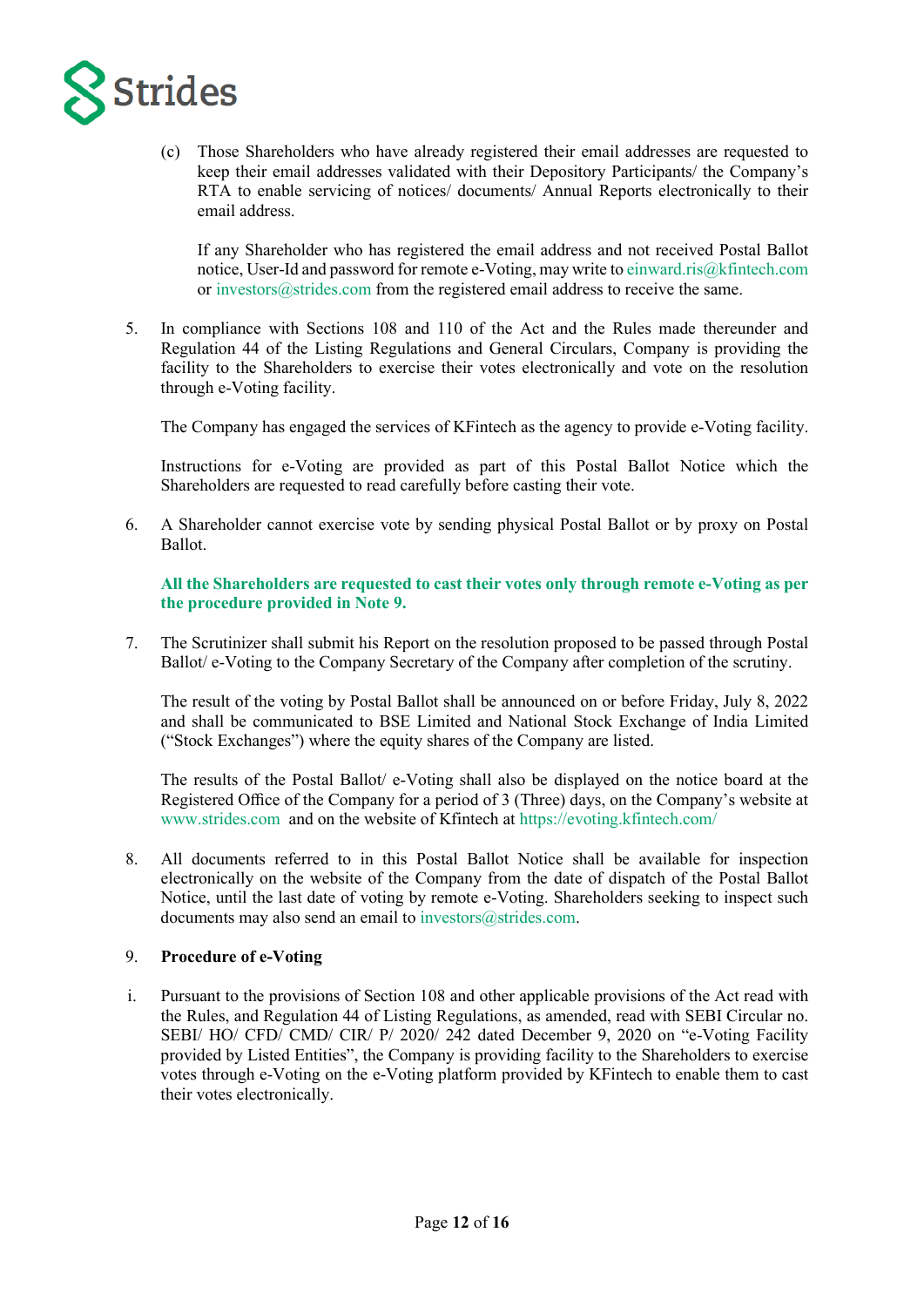

- ii. The e-Voting facility will be available during the following period:
	- **Commencement of e-Voting**: 9:00 a.m. (IST) on Tuesday, June 7, 2022;
	- **End of e-Voting**: 5:00 p.m. (IST) on Wednesday, July 6, 2022

The remote e-Voting will not be allowed beyond the aforesaid date and time and the remote e-Voting module shall be forthwith disabled by KFintech upon expiry of the aforesaid period.

iii. The process and manner of e-Voting shall be as under:

# **INFORMATION AND INSTRUCTIONS RELATING TO e-VOTING**

- **Step 1:** Access to Depositories e-Voting system in case of individual shareholders holding shares in demat mode.
- **Step 2:** Access to KFintech e-Voting system in case of shareholders holding shares in physical form and non-individual shareholders in demat mode.

# **Details on Step 1 are mentioned below:**

**1) Login method for remote e-Voting for Individual shareholders holding securities in demat mode**

|       | <b>Individual Shareholders holding securities in</b><br>demat mode with NSDL                     |                  | Individual Shareholders holding securities in demat<br>mode with CDSL                                    |
|-------|--------------------------------------------------------------------------------------------------|------------------|----------------------------------------------------------------------------------------------------------|
| 1.    | Users already registered for IDeAS facility:                                                     | 1.               | Users who have opted for Easi/ Easiest                                                                   |
| (i)   | Visit URL: https://eservices.nsdl.com                                                            | (i)              | Visit URL:<br>https://web.cdslindia.com/myeasi/home/login                                                |
| (ii)  | Click on the "Beneficial Owner" icon under<br>"Login" under 'IDeAS' section.                     |                  | Or URL: www.cdslindia.com                                                                                |
| (iii) | On the new page, enter User ID and                                                               | (ii)             | Click on New System Myeasi                                                                               |
|       | Password. Post successful authentication,<br>click on "Access to e-Voting"                       |                  | (iii) Login with your registered user id and password.                                                   |
| (iv)  | Click on company name or e-Voting service<br>provider and you will be re-directed to e-          |                  | (iv) User will see the e-Voting Menu. The Menu will<br>have links of ESP i.e. KFintech e-Voting portal.  |
|       | Voting service provider website for casting<br>the vote during the remote e-Voting period.       | (v)              | Click on e-Voting service provider name to cast<br>your vote.                                            |
| 2.    | <b>Users not registered for IDeAS e-Services</b>                                                 | $\overline{2}$ . | User not registered for Easi/ Easiest                                                                    |
| (i)   | To register click on link:<br>https://eservices.nsdl.com                                         | (i)              | Option to register is available at<br>https://web.cdslindia.com/myeasi/Registration/Ea<br>siRegistration |
| (ii)  | Select "Register Online for IDeAS" or click<br>at<br>https://eservices.nsdl.com/SecureWeb/IdeasD | (ii)             | Proceed with completing the required fields.                                                             |
|       | irectReg.jsp                                                                                     |                  | (iii) Follow the steps given in point no. 1                                                              |
|       |                                                                                                  |                  |                                                                                                          |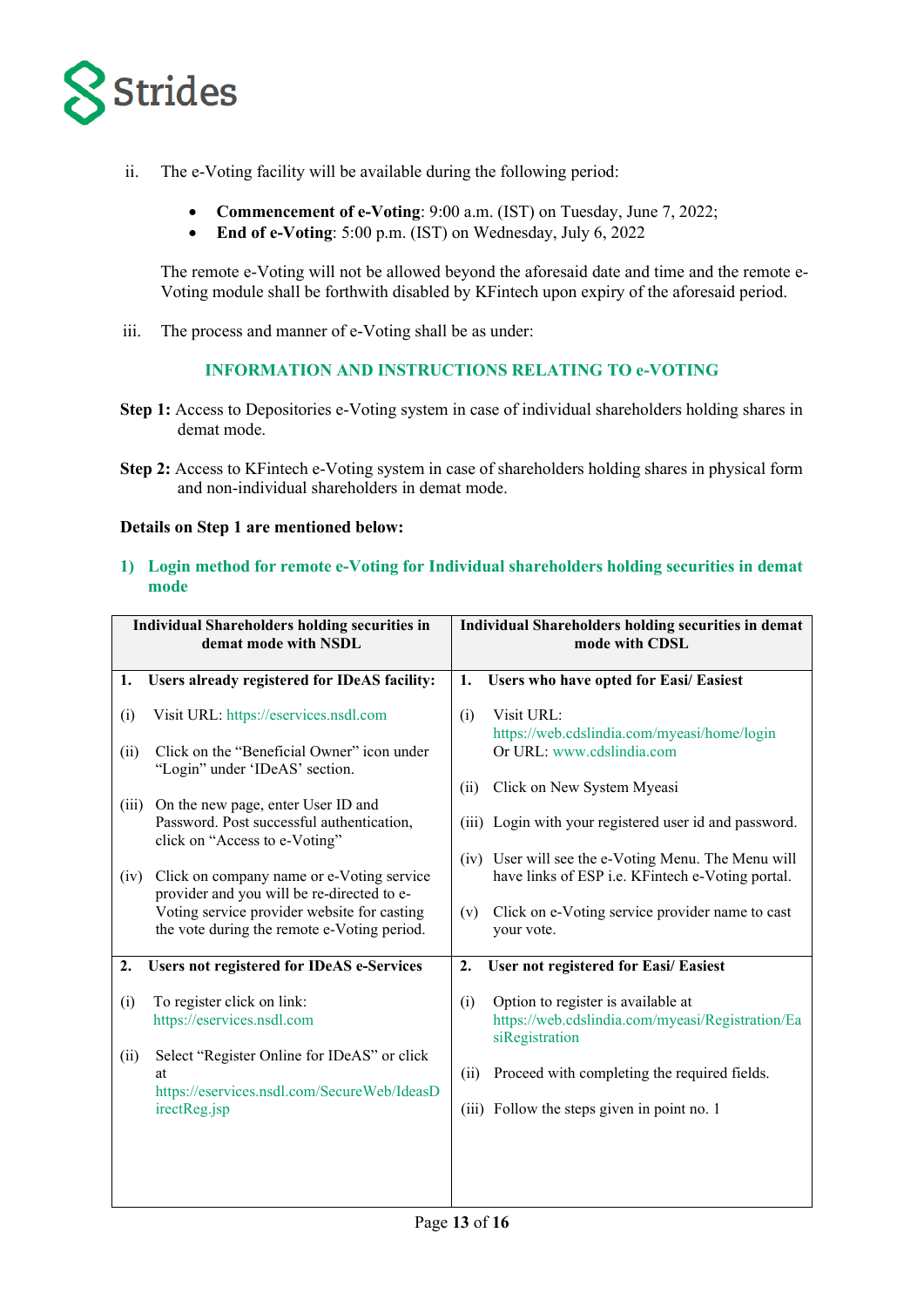

| (iii)<br>(iv) | Proceed with completing the required fields.<br>Follow steps given in point no. 1                                                                                                                     |               |                                                                                                                                                                                                                    |
|---------------|-------------------------------------------------------------------------------------------------------------------------------------------------------------------------------------------------------|---------------|--------------------------------------------------------------------------------------------------------------------------------------------------------------------------------------------------------------------|
| 3.            | Users may alternatively vote by directly<br>accessing the e-Voting website of NSDL                                                                                                                    | 3.            | Users may alternatively vote by directly<br>accessing the e-Voting website of CDSL                                                                                                                                 |
| (i)           | Open URL: https://www.evoting.nsdl.com/                                                                                                                                                               | (i)           | Visit URL: www.cdslindia.com                                                                                                                                                                                       |
| (ii)          | Click on the icon "Login" which is available<br>under 'Shareholder/ Member' section.                                                                                                                  | (ii)          | Provide your Demat Account Number and PAN<br>No.                                                                                                                                                                   |
| (iii)         | A new screen will open. You will have to<br>enter your User ID (i.e. your sixteen-digit<br>demat account number held with NSDL),<br>Password / OTP and a Verification Code as<br>shown on the screen. | (iii)<br>(iv) | System will authenticate user by sending OTP on<br>registered Mobile & Email as recorded in the<br>Demat Account.<br>After successful authentication, user will be<br>provided links for the respective ESP, i.e., |
| (iv)          | Post successful authentication, you will be<br>requested to select the name of the company<br>and the e-Voting Service Provider name, i.e.,<br>KFintech.                                              |               | KFintech where the e- Voting is in progress.                                                                                                                                                                       |
| (v)           | On successful selection, you will be<br>redirected to KFintech e-Voting page for<br>casting your vote during the remote e-Voting<br>period.                                                           |               |                                                                                                                                                                                                                    |

# **Individual Shareholders login through their Demat accounts/ Website of Depository Participant**

- (i) Shareholders may login using the login credentials of their demat account through their Depository Participants registered with NSDL /CDSL for e-Voting facility.
- (ii) Once logged-in, Shareholders will be able to see e-Voting option.
- (iii) On clicking e-Voting option, Shareholders will be redirected to NSDL/ CDSL website after successful authentication, wherein they will be able to view the e-Voting feature.
- (iv) Click on options available against 'Strides Pharma Science Limited' or 'KFintech'
- (v) Shareholders will be redirected to e-Voting website of KFintech for casting their vote during the remote e-Voting period without any further authentication.

**Important note:** Shareholders who are unable to retrieve User ID / Password are advised to use Forgot user ID and Forgot Password option available at above mentioned websites.

Helpdesk for Individual Shareholders holding securities in demat mode for any technical issues related to login through Depository i.e., NSDL and CDSL is as under: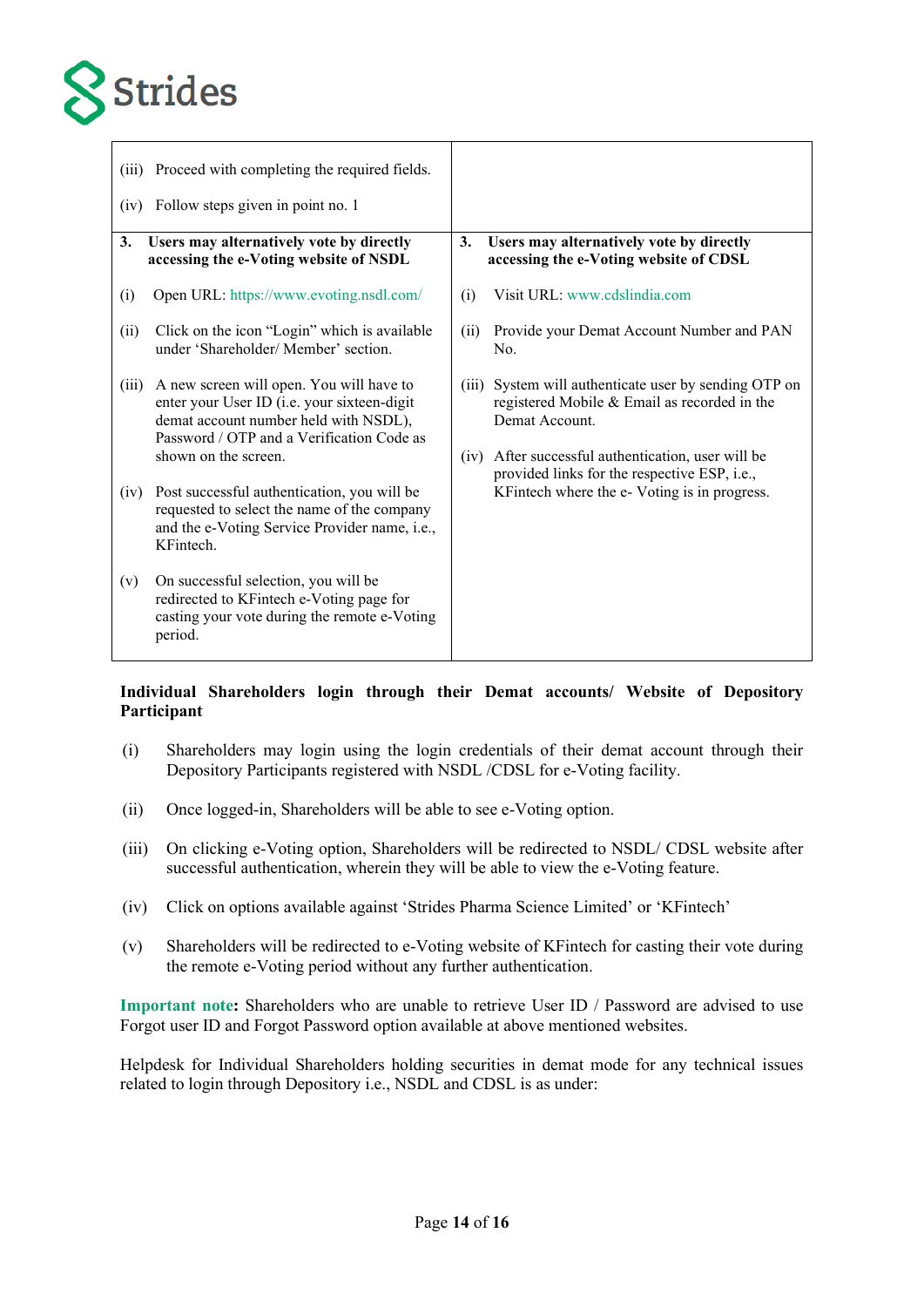

**Important note:** Shareholders who are unable to retrieve User ID / Password are advised to use Forgot user ID and Forgot Password option available at above mentioned websites.

Helpdesk for Individual Shareholders holding securities in demat mode for any technical issues related to login through Depository i.e., NSDL and CDSL is as under:

| Login type                | Helpdesk details                                                                                                                        |
|---------------------------|-----------------------------------------------------------------------------------------------------------------------------------------|
| Securities held with NSDL | Please contact NSDL helpdesk by sending a request at<br>evoting@nsdl.co.in<br>or call at toll free no.: 1800 1020 990 and 1800 22 44 30 |
| Securities held with CDSL | Please contact CDSL helpdesk by sending a request at<br>helpdesk.evoting@cdslindia.com<br>or contact at 022-23058738 or 022-23058542-43 |

#### **Details on Step 2 are mentioned below:**

- **1) Login method for shareholders holding shares in physical form and non-individual shareholders in demat mode**
- **A) Shareholders whose email IDs are registered with the Company/ Depository Participant(s),** will receive an email from KFintech which will include details of e-Voting Event Number (EVEN), USER ID and password. They will have to follow the following process:
- (i) Launch internet browser by typing the URL:<https://evoting.kfintech.com/>
- (ii) Enter the login credentials (i.e. User ID and password). In case of physical folio, User ID will be EVEN (e-Voting Event Number) XXXX, followed by folio number. In case of Demat account, User ID will be your DP ID and Client ID. However, if you are already registered with KFintech for e-Voting, you can use your existing User ID and password for casting the vote.
- (iii) After entering these details appropriately, click on "LOGIN".
- (iv) You will now reach password change Menu wherein you are required to mandatorily change your password. The new password shall comprise of minimum 8 characters with at least one upper case (A- Z), one lower case (a-z), one numeric value (0-9) and a special character ( $(\hat{\omega}, \#, \hat{\mathbb{S}}, \hat{\mathbb{S}})$ etc.,). The system will prompt you to change your password and update your contact details like mobile number, email ID etc., on first login. You may also enter a secret question and answer of your choice to retrieve your password in case you forget it. It is strongly recommended that you do not share your password with any other person and that you take utmost care to keep your password confidential.
- (v) You need to login again with the new credentials.
- (vi) On successful login, the system will prompt you to select the "EVEN" i.e., "STRIDES PHARMA SCIENCE LIMITED" and click on "Submit".
- (vii) On the voting page, enter the number of shares (which represents the number of votes) as on the Cut-off Date under "FOR/ AGAINST" or alternatively, you may partially enter any number in "FOR" and partially "AGAINST" but the total number in "FOR/ AGAINST" taken together